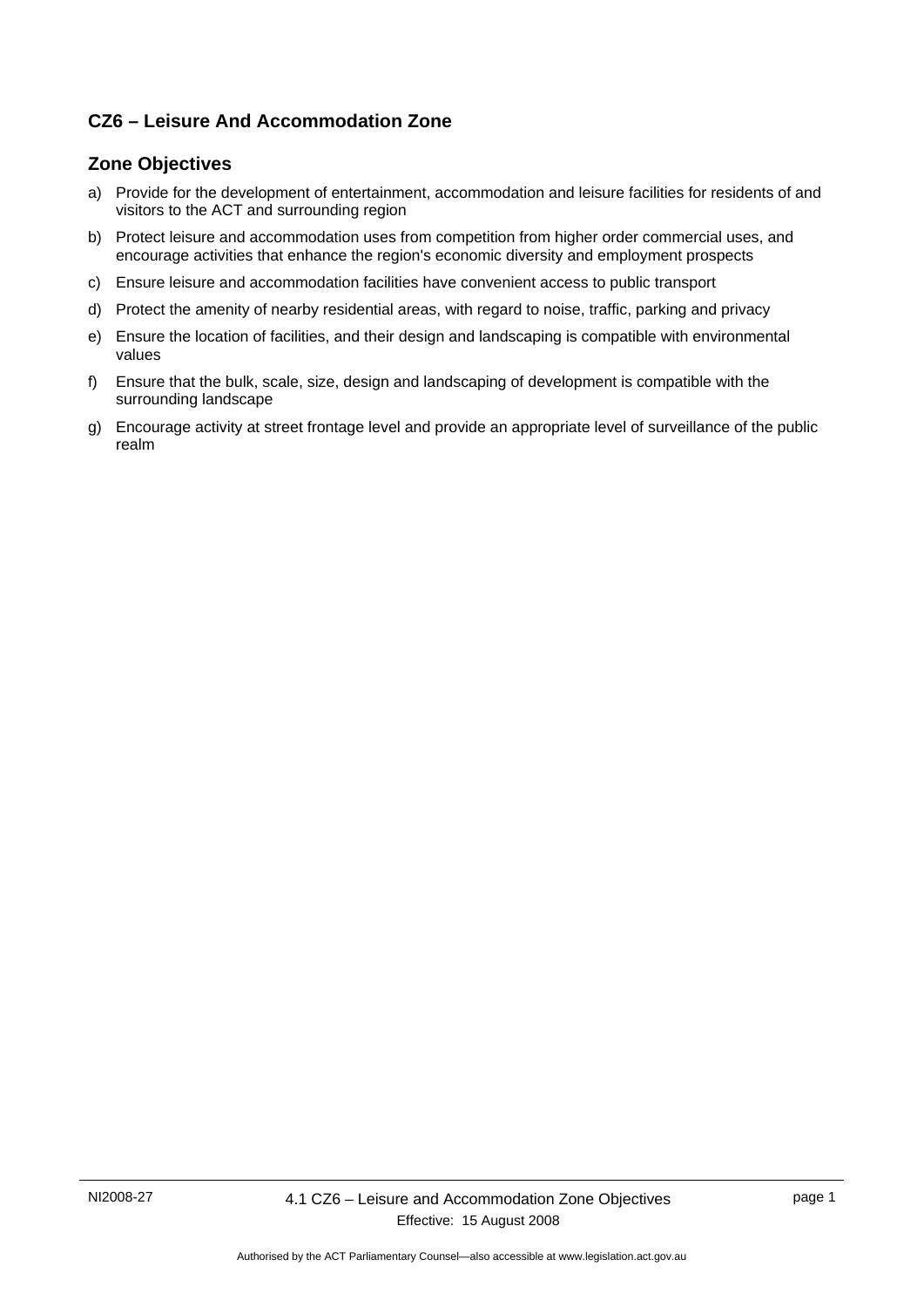# **CZ6 – Leisure and Accommodation Zone Development Table**

| <b>EXEMPT DEVELOPMENT</b><br>Development approval not required, may need building approval                               |                                                                                                  |  |
|--------------------------------------------------------------------------------------------------------------------------|--------------------------------------------------------------------------------------------------|--|
| Exempt Development identified in Section 20 and Schedule 1 of the Planning and Development<br>Regulation 2008.           |                                                                                                  |  |
|                                                                                                                          |                                                                                                  |  |
|                                                                                                                          |                                                                                                  |  |
|                                                                                                                          | <b>ASSESSABLE DEVELOPMENT</b><br>Development application required                                |  |
|                                                                                                                          | <b>MINIMUM ASSESSMENT TRACK</b>                                                                  |  |
|                                                                                                                          | <b>CODE</b><br>Development application required and assessed in the Code Track                   |  |
| <b>Development</b>                                                                                                       | Code                                                                                             |  |
|                                                                                                                          | No development identified                                                                        |  |
|                                                                                                                          |                                                                                                  |  |
|                                                                                                                          | <b>MINIMUM ASSESSMENT TRACK</b>                                                                  |  |
|                                                                                                                          | <b>MERIT</b>                                                                                     |  |
|                                                                                                                          | Development application required and assessed in the Merit Track, unless specified in Schedule 4 |  |
| of the Planning and Development Act 2007 (as Impact Track) or listed as prohibited in the Site<br>Specific section below |                                                                                                  |  |
| <b>Development</b>                                                                                                       | Code                                                                                             |  |
| Ancillary use                                                                                                            |                                                                                                  |  |
| Aquatic recreation facility                                                                                              |                                                                                                  |  |
| Car park                                                                                                                 |                                                                                                  |  |
| Caravan park/camping ground                                                                                              |                                                                                                  |  |
| Club                                                                                                                     |                                                                                                  |  |
| COMMERCIAL ACCOMMODATION USE                                                                                             |                                                                                                  |  |
| <b>COMMUNITY USE</b>                                                                                                     |                                                                                                  |  |
| Craft workshop<br>Demolition                                                                                             |                                                                                                  |  |
| Drink establishment                                                                                                      |                                                                                                  |  |
| Drive-in cinema                                                                                                          |                                                                                                  |  |
| Group or organised camp                                                                                                  | CZ6 Leisure and Accommodation Zone                                                               |  |
| Indoor entertainment facility                                                                                            | <b>Development Code</b>                                                                          |  |
| Indoor recreation facility                                                                                               |                                                                                                  |  |
| Minor use                                                                                                                |                                                                                                  |  |
| Outdoor recreation facility                                                                                              |                                                                                                  |  |
| Overnight camping area                                                                                                   |                                                                                                  |  |
| Parkland                                                                                                                 |                                                                                                  |  |
| Pedestrian plaza                                                                                                         |                                                                                                  |  |
| Place of assembly                                                                                                        |                                                                                                  |  |
| Public agency                                                                                                            |                                                                                                  |  |
| Public transport facility                                                                                                |                                                                                                  |  |
| Restaurant<br><b>SHOP</b>                                                                                                |                                                                                                  |  |
| Sign                                                                                                                     | <b>Signs General Code</b>                                                                        |  |
| Subdivision                                                                                                              |                                                                                                  |  |
| Temporary use                                                                                                            | CZ6 Leisure and Accommodation Zone                                                               |  |
| <b>Tourist facility</b>                                                                                                  | <b>Development Code</b>                                                                          |  |
| Zoological facility                                                                                                      |                                                                                                  |  |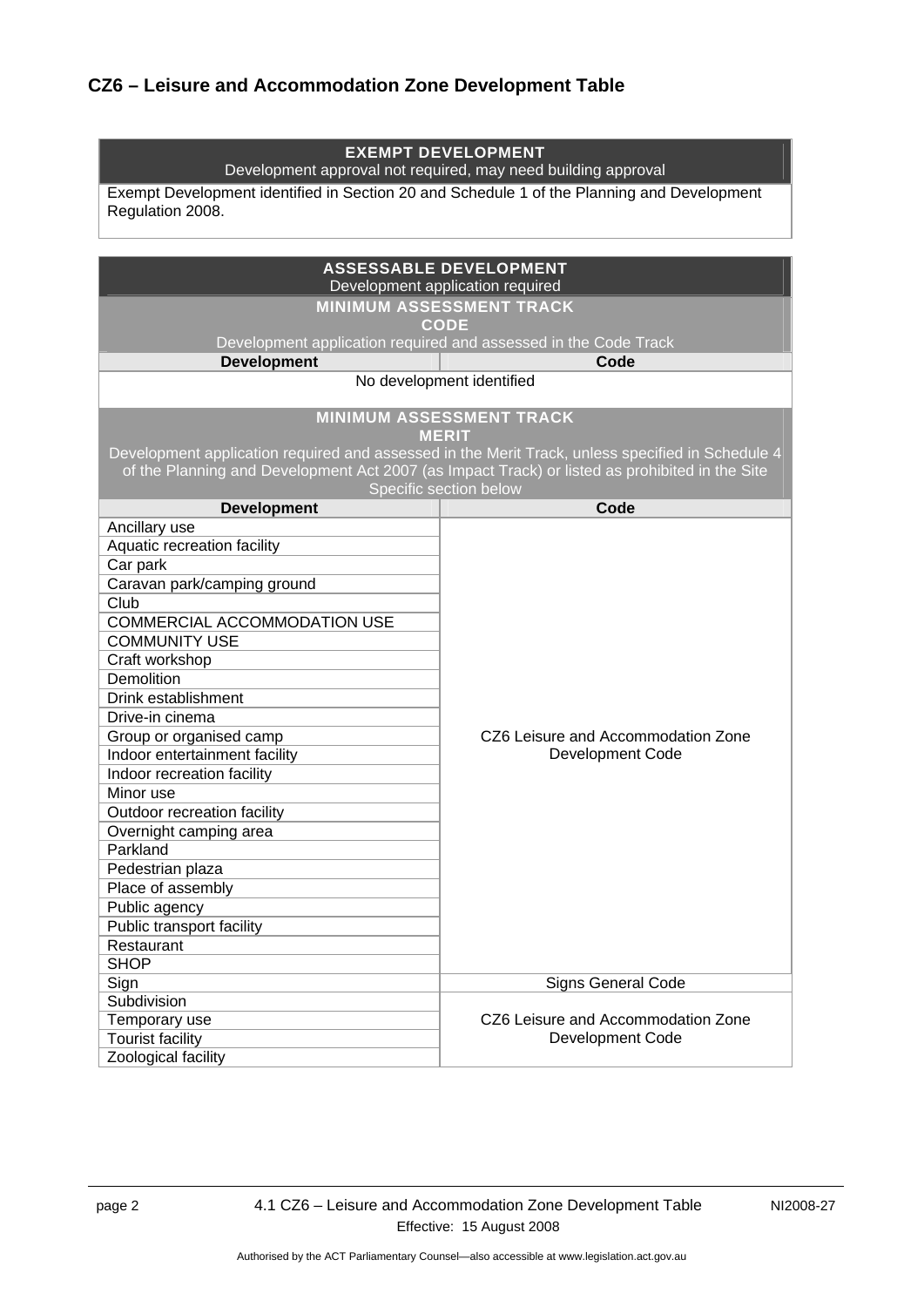| <b>MINIMUM ASSESSMENT TRACK</b><br>MERIT                                                                                 |                                                        |                                                                                                                                                                                                                                               |  |  |
|--------------------------------------------------------------------------------------------------------------------------|--------------------------------------------------------|-----------------------------------------------------------------------------------------------------------------------------------------------------------------------------------------------------------------------------------------------|--|--|
| Development application required and assessed in the Merit Track, unless specified in Schedule 4                         |                                                        |                                                                                                                                                                                                                                               |  |  |
| of the Planning and Development Act 2007 (as Impact Track) or listed as prohibited in the Site<br>Specific section below |                                                        |                                                                                                                                                                                                                                               |  |  |
|                                                                                                                          |                                                        | Specific areas have additional developments that may be approved subject to assessment. These                                                                                                                                                 |  |  |
| <b>Site Identifier</b>                                                                                                   | areas and the additional developments are listed below | Code                                                                                                                                                                                                                                          |  |  |
| Barton Section 23 (Figure 1)                                                                                             | <b>Additional Development</b>                          | CZ6 Leisure and Accommodation                                                                                                                                                                                                                 |  |  |
|                                                                                                                          | <b>Business agency</b><br>Office                       | Zone Development Code                                                                                                                                                                                                                         |  |  |
| Belconnen Section 65 and<br>Section 187 (Figure 2)                                                                       | Office                                                 | CZ6 Leisure and Accommodation<br>Zone Development Code<br><b>Residential Zones Single Dwelling</b><br><b>Housing Development Code</b>                                                                                                         |  |  |
|                                                                                                                          | <b>RESIDENTIAL USE</b>                                 | <b>Residential Zones Multi Unit</b><br><b>Housing Development Code</b><br>Home Business General Code                                                                                                                                          |  |  |
| City Section 65 (Figure 3)                                                                                               | <b>Business agency</b>                                 | CZ6 Leisure and Accommodation<br>Zone Development Code<br><b>Residential Zones Single Dwelling</b><br><b>Housing Development Code</b>                                                                                                         |  |  |
|                                                                                                                          | <b>RESIDENTIAL USE</b>                                 | <b>Residential Zones Multi Unit</b><br><b>Housing Development Code</b><br>Home Business General Code                                                                                                                                          |  |  |
| Gilmore Section 65 and<br>Section 79 (Figure 4)                                                                          | Service station                                        | CZ6 Leisure and Accommodation<br>Zone Development Code                                                                                                                                                                                        |  |  |
| Narrabundah Section 34                                                                                                   | Habitable suite                                        | CZ6 Leisure and Accommodation                                                                                                                                                                                                                 |  |  |
| Block 1 (Figure 5)                                                                                                       | Home business                                          | Zone Development Code                                                                                                                                                                                                                         |  |  |
|                                                                                                                          | Relocatable unit                                       | Home Business General Code                                                                                                                                                                                                                    |  |  |
|                                                                                                                          | <b>RESIDENTIAL USE</b>                                 | <b>Residential Zones Single Dwelling</b><br><b>Housing Development Code</b><br><b>Residential Zones Multi Unit</b><br><b>Housing Development Code</b>                                                                                         |  |  |
| Narrabundah Section 34<br><b>Business agency</b>                                                                         |                                                        | CZ6 Leisure and Accommodation                                                                                                                                                                                                                 |  |  |
| Blocks 12 and 13 (Figure 5)                                                                                              | Office                                                 | Zone Development Code                                                                                                                                                                                                                         |  |  |
| Narrabundah Section 100<br>(Figure 5)                                                                                    | <b>RESIDENTIAL USE</b>                                 | CZ6 Leisure and Accommodation<br>Zone Precinct Code<br><b>Residential Zones Single Dwelling</b><br><b>Housing Development Code</b><br><b>Residential Zones Multi Unit</b><br><b>Housing Development Code</b><br>Home Business General Code    |  |  |
| Nicholls Section 2 and<br>Section 39 (Figure 6)                                                                          | Service station                                        | CZ6 Leisure and Accommodation<br>Zone Development Code                                                                                                                                                                                        |  |  |
| <b>Tuggeranong District Blocks</b><br>1469, 1486 and 1670<br>(Figure 4)                                                  | Service station                                        | CZ6 Leisure and Accommodation<br>Zone Development Code                                                                                                                                                                                        |  |  |
| Watson Section 61, Section 63<br>Section 64 Blocks 2,8,9 and 10<br>and Section 74 Block 7<br>(Figure 7)                  | <b>RESIDENTIAL USE</b>                                 | CZ6 Leisure and Accommodation<br>Zone Development Code<br><b>Residential Zones Single Dwelling</b><br><b>Housing Development Code</b><br><b>Residential Zones Multi Unit</b><br><b>Housing Development Code</b><br>Home Business General Code |  |  |
| <b>Watson Section 75</b><br>part Block 3 (Figure 7)                                                                      | Service station                                        | CZ6 Leisure and Accommodation<br>Zone Development Code                                                                                                                                                                                        |  |  |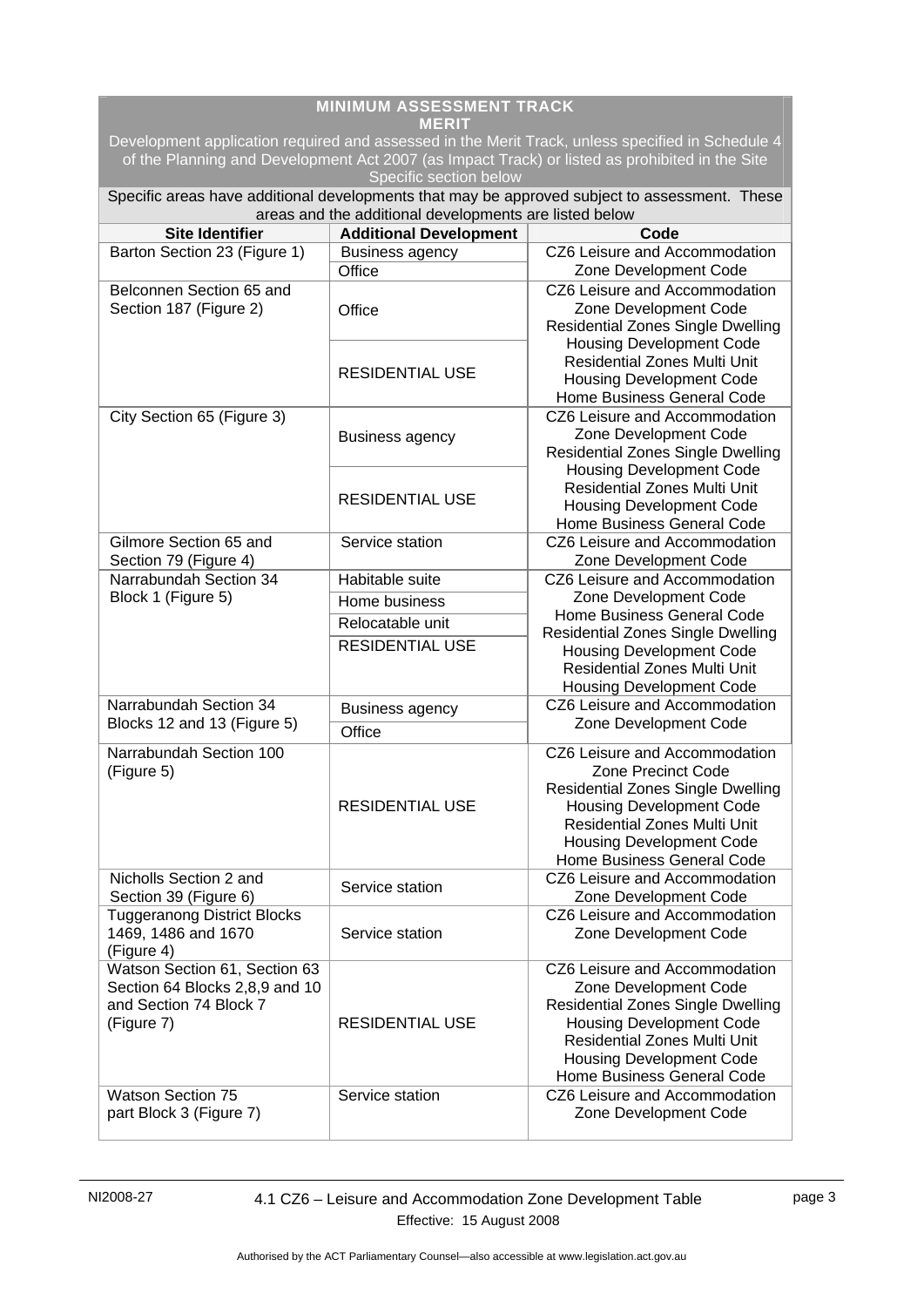| <b>Yarralumla Section 102</b><br>(Figure 8) | <b>Business agency</b> | CZ6 Leisure and Accommodation<br>Zone Development Code<br>Residential Zones Single Dwelling          |
|---------------------------------------------|------------------------|------------------------------------------------------------------------------------------------------|
|                                             | Office                 | <b>Housing Development Code</b>                                                                      |
|                                             | <b>RESIDENTIAL USE</b> | <b>Residential Zones Multi Unit</b><br><b>Housing Development Code</b><br>Home Business General Code |

|    | <b>MINIMUM ASSESSMENT TRACK</b>                                                                                                                                                                        |
|----|--------------------------------------------------------------------------------------------------------------------------------------------------------------------------------------------------------|
|    | <b>IMPACT</b>                                                                                                                                                                                          |
|    | Development application required and assessed in the Impact Track.                                                                                                                                     |
| 1. | A development that is not an Exempt, Code Track or Merit Track development where the<br>development is allowed under an existing lease, (see section 134 of the Planning and<br>Development Act 2007). |
| 2. | A development that would be permissible under the National Capital Plan but which is<br>identified as prohibited development in this Table.                                                            |
| 3. | Development specified in Schedule 4 of the Planning and Development Act 2007 and not<br>listed as prohibited development in this Table.                                                                |
| 4. | Development declared under Section 123 and Section 124 of the Planning and Development<br>Act 2007 and not listed as prohibited development in this Table.                                             |
| 5. | Any development not listed in this Table.                                                                                                                                                              |

#### **PROHIBITED DEVELOPMENT** A development application can not be made

| Any development not listed as assessable development in this Table and that appears in |                                        |  |
|----------------------------------------------------------------------------------------|----------------------------------------|--|
| Volume 2 Section 3 – Definitions are prohibited, ie:                                   |                                        |  |
| Agriculture                                                                            | <b>MAJOR UTILITY INSTALLATION</b>      |  |
| Airport                                                                                | Mining industry                        |  |
| Animal care facility                                                                   | Mobile home park                       |  |
| Animal husbandry                                                                       | Municipal depot                        |  |
| Boarding house                                                                         | Nature conservation area               |  |
| Bulk landscape supplies                                                                | Offensive industry                     |  |
| Bulky goods retailing                                                                  | Office                                 |  |
| <b>Business agency</b>                                                                 | Plant and equipment hire establishment |  |
| Caretakers residence                                                                   | <b>Plantation forestry</b>             |  |
| Cemetery                                                                               | Playing field                          |  |
| Civic administration                                                                   | Produce market                         |  |
| Communications facility                                                                | Railway use                            |  |
| <b>Corrections facility</b>                                                            | Recyclable materials collection        |  |
| Defence installation                                                                   | Recycling facility                     |  |
| Emergency services facility                                                            | <b>RESIDENTIAL USE</b>                 |  |
| Farm tourism                                                                           | Road                                   |  |
| Financial establishment                                                                | Sand and gravel extraction             |  |
| Freight transport facility                                                             | Scientific research establishment      |  |
| Funeral parlour                                                                        | Service station                        |  |
| General industry                                                                       | Stock/sale yard                        |  |
| Hazardous industry                                                                     | Store                                  |  |
| Hazardous waste facility                                                               | <b>Transport depot</b>                 |  |
| Incineration facility                                                                  | Vehicle sales                          |  |
| Industrial trades                                                                      | Veterinary hospital                    |  |
| Land fill site                                                                         | Warehouse                              |  |
| Land management facility                                                               | Waste transfer station                 |  |
| Light industry (Except Craft workshop)                                                 | Woodlot                                |  |
| Liquid fuel depot                                                                      |                                        |  |

page 4 4.1 CZ6 – Leisure and Accommodation Zone Development Table Effective: 15 August 2008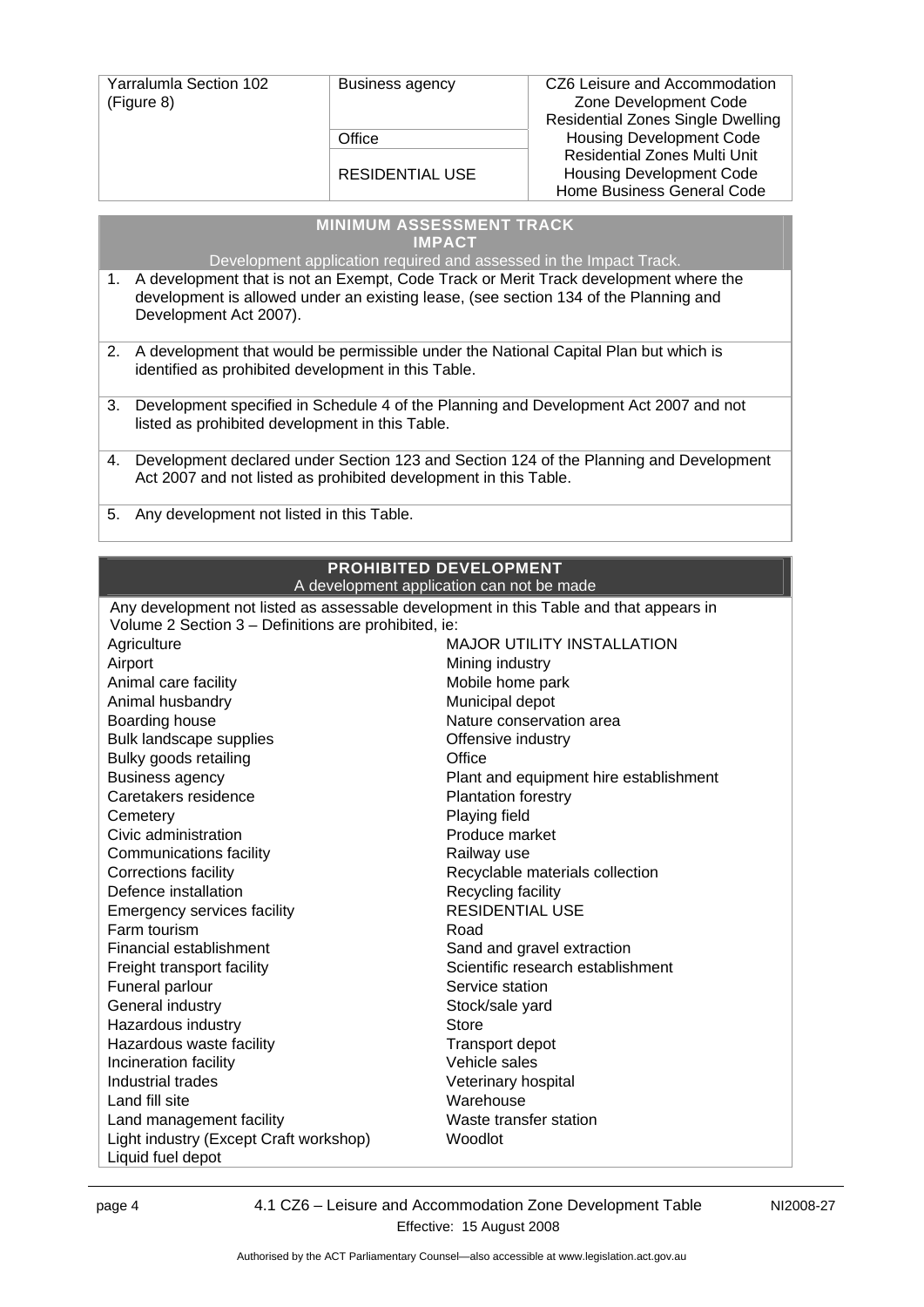| <b>PROHIBITED DEVELOPMENT</b><br>A development application can not be made                                                           |                                             |  |
|--------------------------------------------------------------------------------------------------------------------------------------|---------------------------------------------|--|
| Specific areas have developments that are prohibited in those areas. These areas and the<br>additional developments are listed below |                                             |  |
| <b>Site Identifier</b>                                                                                                               | <b>Development</b>                          |  |
| Belconnen Section 65 and Section 187<br>(Figure 2)                                                                                   | Caravan park / Camping ground               |  |
|                                                                                                                                      | Drive in cinema                             |  |
|                                                                                                                                      | Group or organised camp                     |  |
|                                                                                                                                      | Overnight camping area                      |  |
| City Section 65                                                                                                                      | SHOP (except for personal services or shops |  |
| (Figure 3)                                                                                                                           | ancillary to other permitted uses)          |  |

### **OTHER CODES**

#### **PRECINCT CODES**

Where a proposal is within an area covered by one of the following Precinct Codes, that Code applies in addition to any specified Development Code:

No precinct Code identified

### **GENERAL CODES**

| The following General Codes may be called up by Development Codes as relevant considerations<br>in assessing a Development Application: |                                          |
|-----------------------------------------------------------------------------------------------------------------------------------------|------------------------------------------|
| <b>Access and Mobility</b>                                                                                                              | Signs                                    |
| <b>Bicycle Parking</b>                                                                                                                  | Parking and Vehicular Access             |
| <b>Communications Facilities and Associated</b><br>Infrastructure                                                                       | Planning for Bushfire Risk Mitigation    |
| <b>Community and Recreation Facilities Location</b><br><b>Guidelines</b>                                                                | Water Ways: Water Sensitive Urban Design |
| <b>Crime Prevention Through Environmental</b><br>Design                                                                                 |                                          |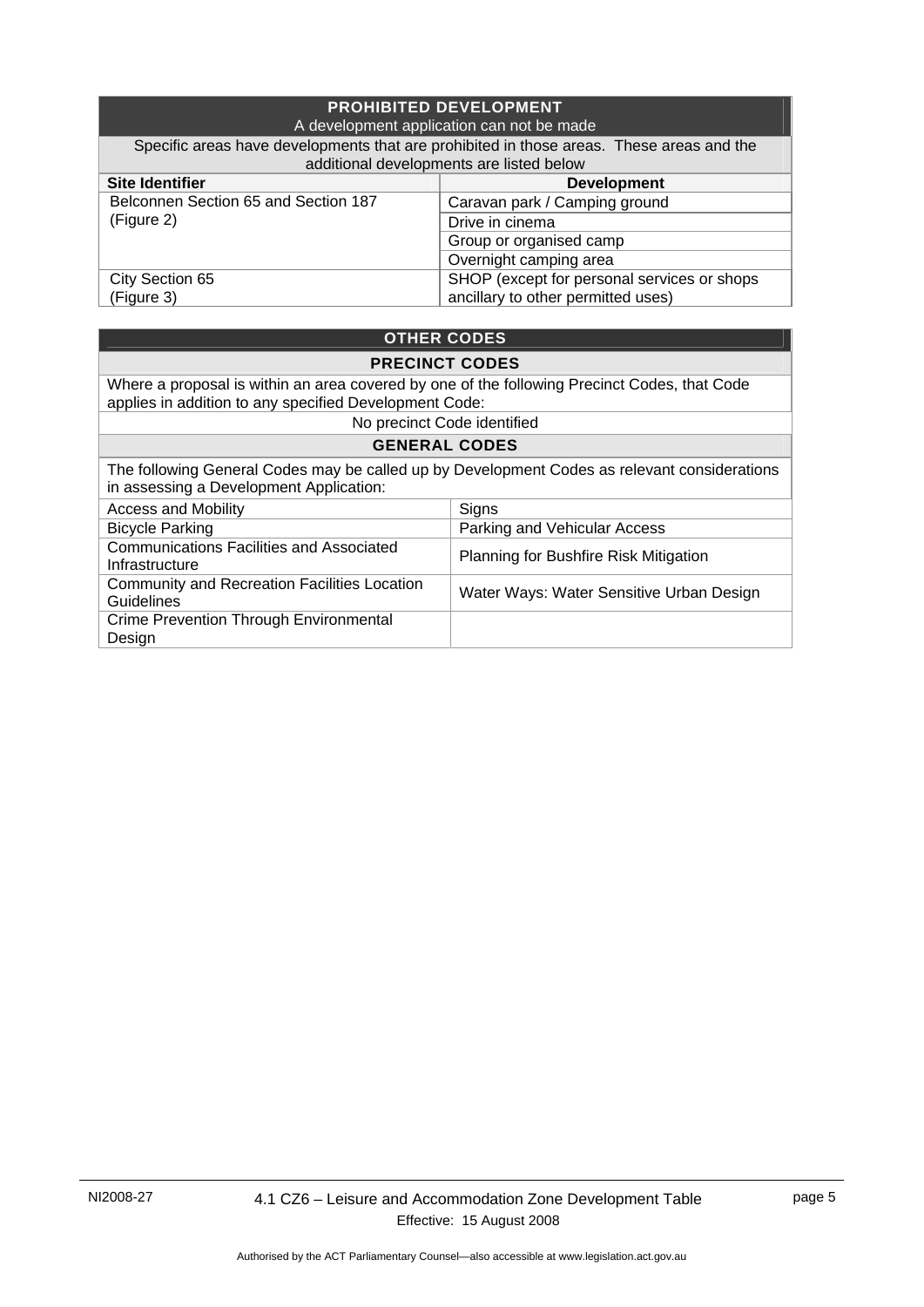

## **Figure 1 Barton Section 23**



# **Figure 2 Belconnen Section 65 and Section187**

NI2008-27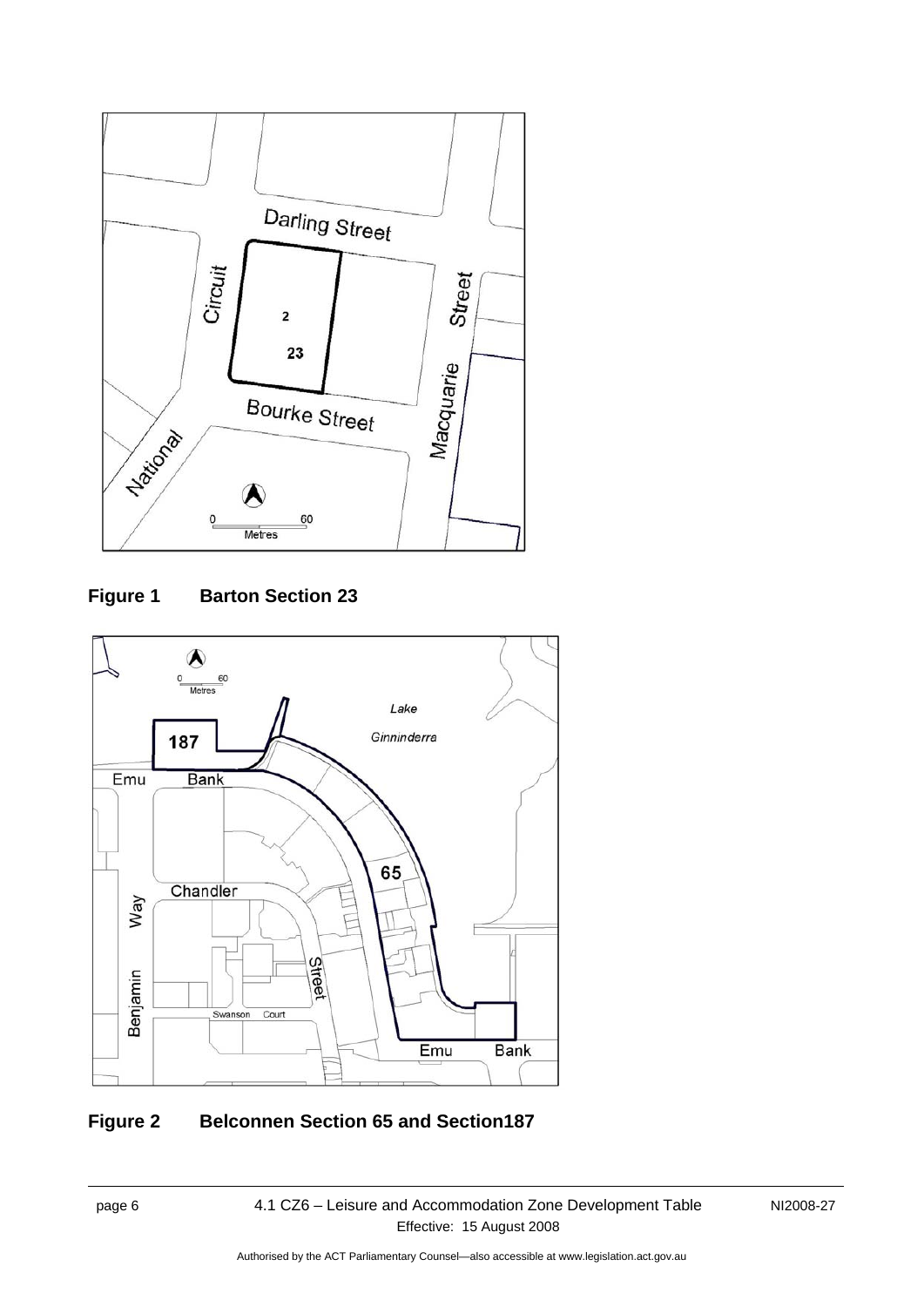

**Figure 3 City Section 65** 



## **Figure 4 Gilmore and Tuggeranong District**

### NI2008-27 4.1 CZ6 – Leisure and Accommodation Zone Development Table Effective: 15 August 2008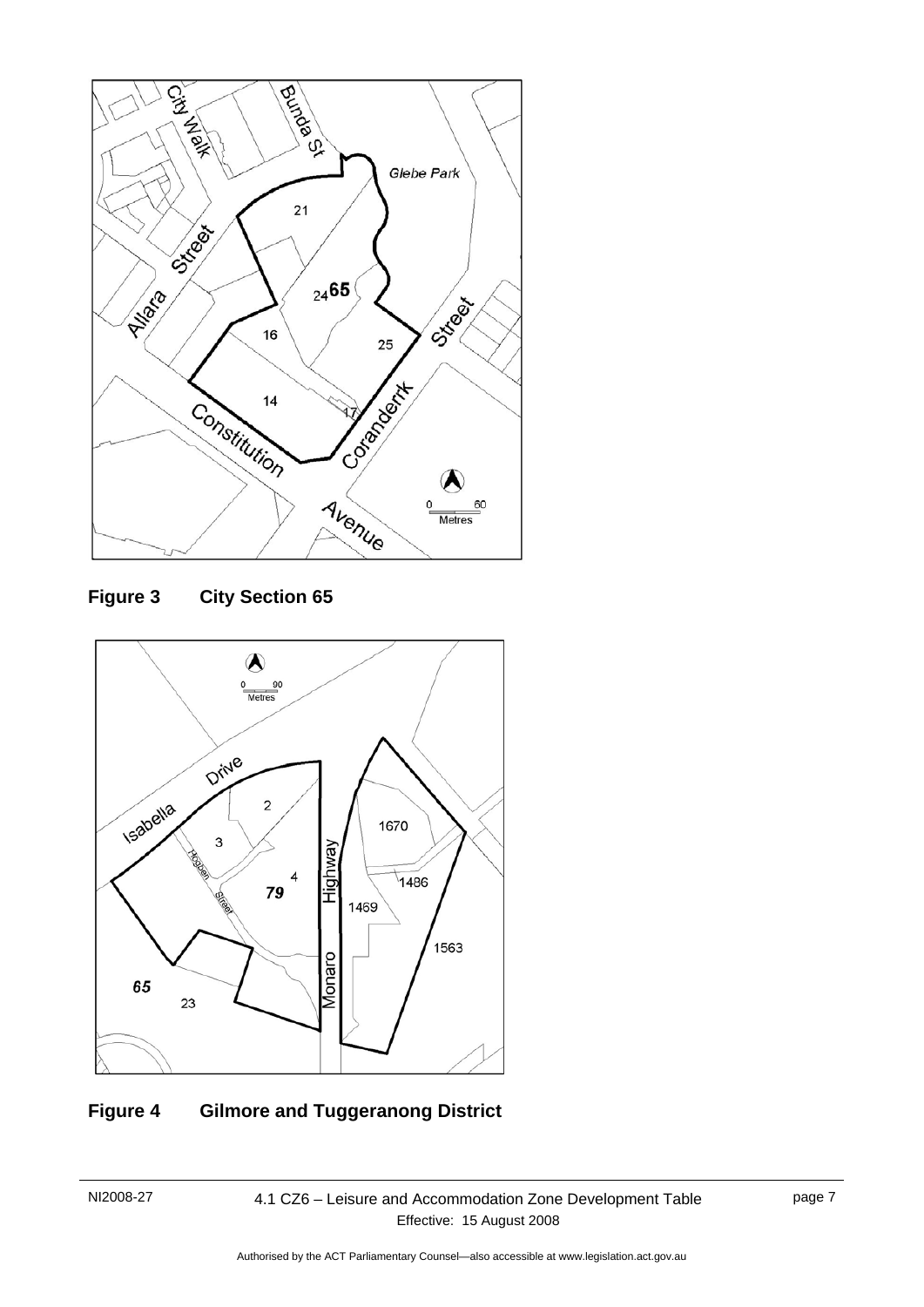

**Figure 5 Narrabundah**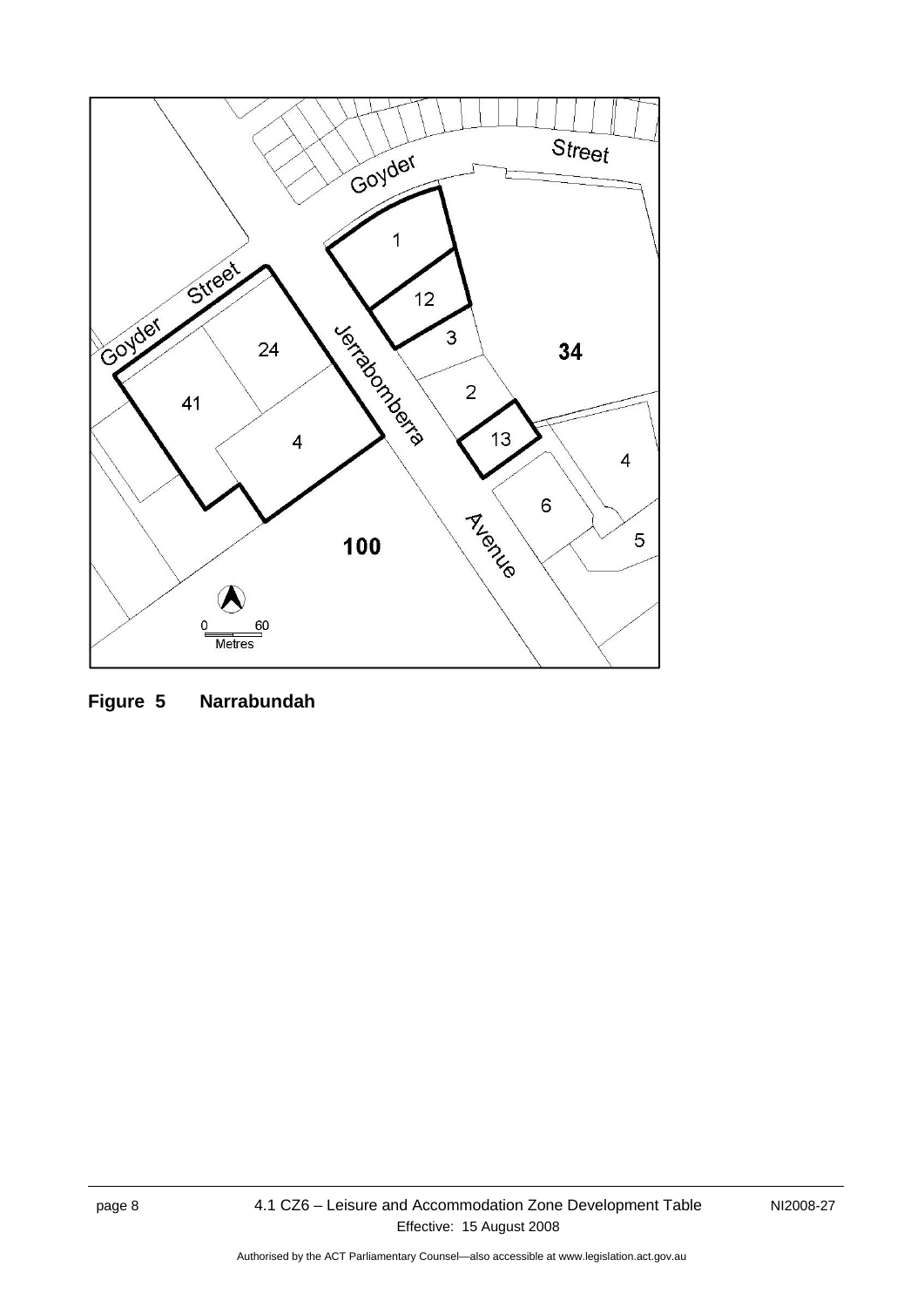





## **Figure 7 Watson**

NI2008-27 4.1 CZ6 – Leisure and Accommodation Zone Development Table Effective: 15 August 2008